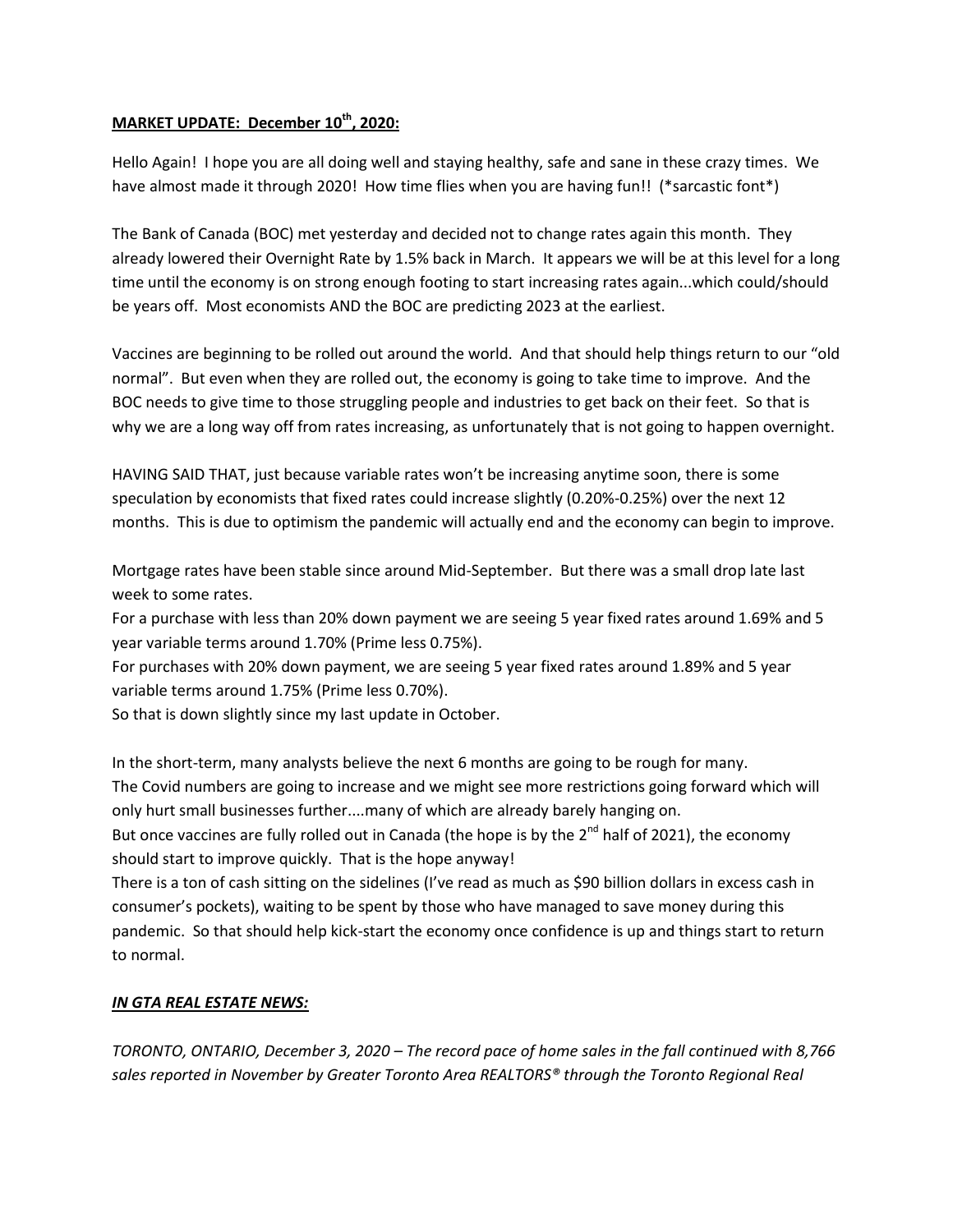*Estate Board's (TRREB) MLS® System. This result was up by 24.3 per cent compared to November of last year.* 

*Generally speaking, year-over-year growth in sales was stronger for single-family homes in the GTA regions surrounding the City of Toronto, but annual single-family growth rates remained robust in the '416' area code as well.* 

*"Home buyers continued to take advantage of very low borrowing costs in November, especially those looking to buy some form of single-family home. Competition between buyers for ground-oriented homes has been extremely strong in many neighbourhoods throughout the GTA, which has continued to support double-digit annual rates of price growth," said Lisa Patel, TRREB President.* 

*The MLS® HPI Composite Benchmark was up by 10.6 per cent in November 2020 compared to November 2019. The average selling price for all home types combined was up by 13.3 per cent to \$955,615.* 

*Market conditions tightened in many single-family market segments in November, resulting in doubledigit year-over-year increases in average selling prices for detached houses, semi-detached houses and townhouses.* 

*In contrast to the single-family market segments, buyers continued to benefit from much more choice in the condominium apartment market compared to last year, particularly in the City of Toronto. The number of new condominium apartment listings in November was almost double that reported in November of last year. More options in the condo apartment market translated into a small year-overyear decline in the average condominium apartment selling price in the '416' area code.* 

*"The condominium apartment market is certainly more balanced than in previous years, with some buyers benefitting from lower selling prices compared to last year. However, this may be somewhat of a short-term phenomenon. Once we move into the post-COVID period, we will start to see a resumption of population growth, both from immigration and a return of non-permanent residents. This will lead to an increase in demand for condominium apartments in the ownership and rental markets," said Jason Mercer, TRREB Chief Market Analyst.* 

*"The real estate market and broader economy in the GTA certainly experienced an unprecedented year in 2020. As we move toward 2021, we're obviously thinking about what the next year will bring. In this regard, TRREB will once again be releasing its Market Year in Review and Outlook Report in early February. The report will include a housing market outlook for 2021, up-to-date consumer polling results on buying and selling intentions, and new research on housing supply in the GTA," said John DiMichele, TRREB CEO.*

SOOO...the market continues to chug along. Cheap borrowing and very few listings for single-family homes continues to drive prices up in most markets. People are seeking out more space and more land